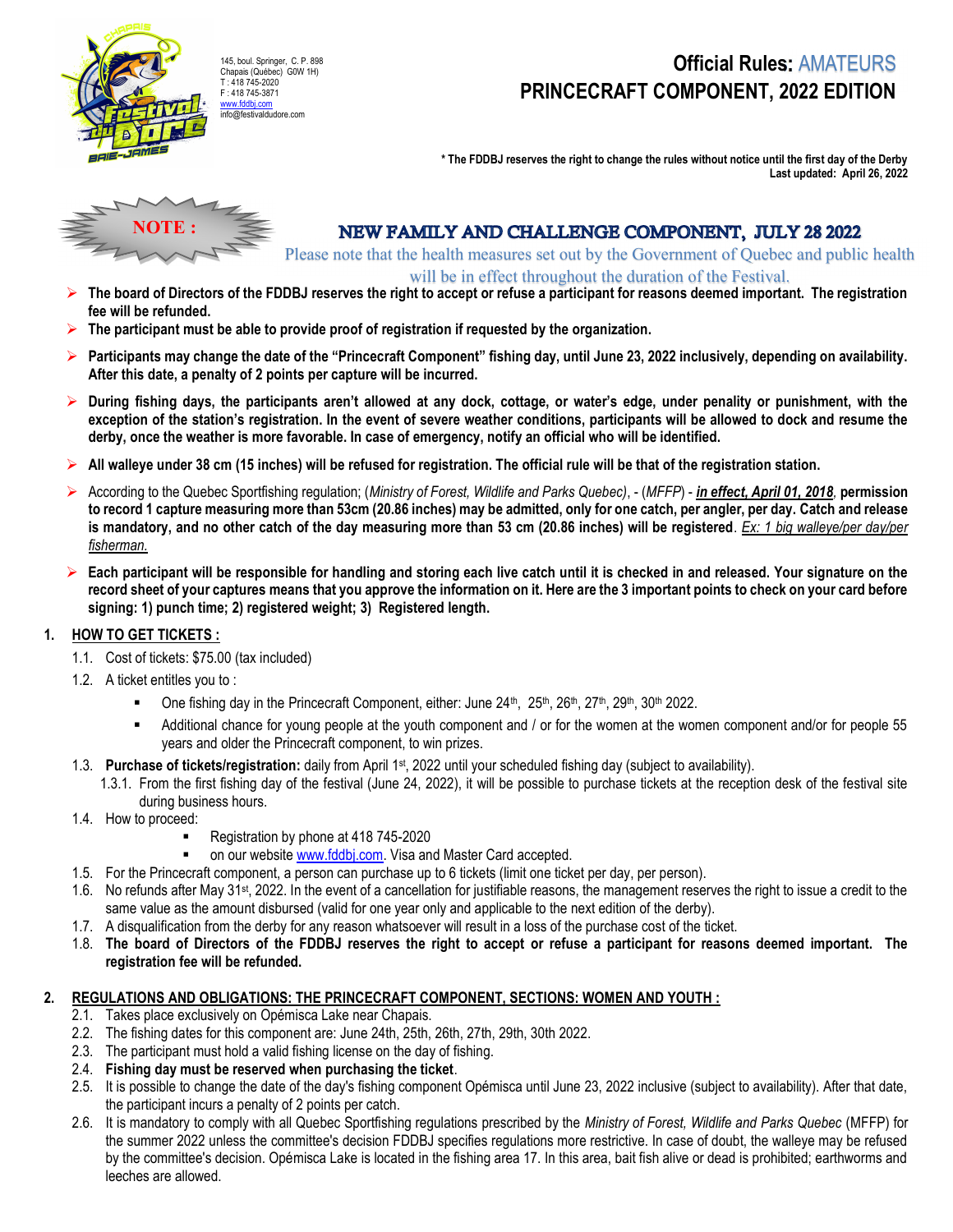

145, boul. Springer, C. P. 898 Chapais (Québec) G0W 1H) T : 418 745-2020 F : 418 745-3871 www.fddbj.com info@festivaldudore.com

### Official Rules: AMATEURS PRINCECRAFT COMPONENT, 2022 EDITION

\* The FDDBJ reserves the right to change the rules without notice until the first day of the Derby Last updated: April 26, 2022

- 2.7. We also invite you to read and follow the steps to prevent the spread of zebra mussels and other aquatic nuisance species in Quebec (https://environnement.gouv.qc.ca/biodiversite/especes-exotiques-envahissantes/index.asp).); see leaflet inside your fishing info kit.
- 2.8. All regulations concerning navigation on water bodies must be respected.
- 2.9. The comments, pictures or images of participants can be used to promote the event without permissions or other requests made to participants
- 2.10. The reception desk at the festival site opens from 7am for fishermen already enrolled. For all new inscriptions, the ticket sales counter will be open at 8:00 a.m., or when all pre-purchased tickets will be finalized (ref. 1.3.1). The morning of his fishing day, each participant presents himself with his ticket of the day. After signing the participants list, we will give him a number vest and a fishing info kit. An identification flag will be installed on the boat. By signing, you have read, understood and agree to comply with regulations made under the derby with rigor and sportsmanship. You also waive any claim or legal proceeding towards the organization and its directors for any loss, material damage and / or injuries suffered during your participation in the derby. Youth participants under 18 must have the list signed by a parent or legal guardian.
- 2.11. It is mandatory that each participant bears his bib fully and visibly at all times, for the purposes of monitoring and security under penalty.
- 2.12. For control and security reasons, the bib must necessarily be returned to the reception deck at the end of the fishing's day. In the event of failure to comply with this regulation, charges \$ 30.00 will be charged to the offending participant.
- 2.13. The flag's identification of the boat must be installed by the person in charge of the boat and remain visible at all times. At the end of the fishing's day, this flag must necessarily be removed by an official (registration station) after the boat is check.
- 2.14. The boats will be checked before, during and after the fishing day. A participant who refuses an inspection of the boat by an official will result in disqualification of all participants on the boat.
- 2.15. Only persons on board the boat having a valid ticket for that day will be allowed to fish.
- 2.16. The participants must fish from a boat and it must be held at more than 5 meters (15 feet) of another boat or the shore. Watercraft and paddle boats are excluded from the derby. Boats with turbine pool are accepted.
- 2.17. During the fishing days, participants cannot get out of their boat (either at a dock, cottage or waterfront) under penalty except at the registration station at the departure point. In the event of severe weather, participants will dock and resume the derby once the weather gets better. For an emergency, notify an official duly identified.
- 2.18. No other species than walleye should be kept inside the boat as part of your derby fishing day.
- 2.19. A clearance zone "speed limit and no fishing" will be installed where catch and release will be performed.
- 2.20. Limit of 3 live Walleye maximum per participant in the boat at all times. If the number exceeds the allowable limit, all the WALLEYE without exception in the boat will be returned to the water without having been registered. The fishermen must return to capture one or more captures.
- 2.21. No walleye captured during the participation in Princecraft component (also women and youth) can be kept by the participant. The participant agrees to keep its catch alive and return them to the water the day of the participation
- 2.22. Dead walleyes will have to be given to the derby officials. The presence of two or more dead walleyes inside the boat can lead to the disqualification of all participants in the boat. Derby's officials will give the dead walleyes to charity.
- 2.23. Each participant must give his number vest to an official at the reception office to signify his decision to no longer be part of the derby under penalty. At no time, a participant may terminate its day of fishing without having given his number to the reception and to have his boat inspected or to disqualify himself, the decision rests solely with the committee`s decision.
- 2.24. The decisions taken by the committee are final.

#### 3. CATCHES REGISTRY FOR THE PRINCECRAFT COMPONENT, SECTIONS : WOMEN AND YOUTH :

- 3.1. Official registration station at Opémisca Lake landing site: opens from 7am.to 5pm. every fishing derby day.
- 3.2. The boat must be inside buoys before the deadline to ensure that catches will be recorded. TIME LIMIT: 5pm.
- 3.3. Maximum of 3 records per ticket. Three live captures can be saved.
- 3.4. Catch and release required of each capture, walleye must leave in its natural swimming position within one minute of its catch; otherwise the score assigned to this catch will be 0. Dead fish will be recovered by officials and given to charity.
- 3.5. Any walleye under 15 inches (38 cm) will not be accepted for recording.
- 3.6. According to the Quebec Sportfishing regulation; (Ministry of Forest, Wildlife and Parks Quebec, MFFP) which will take effect on, April 1, 2022, permission to record 1 capture measuring more than 53cm (20.86 inches) may be admitted, only for one catch, per angler, per day. Catch and release is mandatory, and no other catch of the day measuring more than 53 cm (20.86 inches) should be registered. E.g.: 1 big walleye/per day/per fisherman.
- 3.7. The walleye is measured overall length and weighing must be done with bare hands and sleeves up.
- 3.8. Each participant will have the responsibility to handle and maintain each capture alive until its registration and returned to the water. Your signature means you agree to the information appearing on the registration form of your catch. Here are three important points to check on your card catch registration: 1) Hour of the punch, 2) Weight recorded, 3) Length listed
- 3.9. The points are given for each walleye by weight (to a hundredth of a pound) and the length (to a thousandth of an inch) if the walleye goes back to its natural swimming position within one minute after its put release; e.g. : A walleye 25 and 1/8 inch (25,125 points) weighing 5.6 pounds (5.6 points) left living in natural swimming position will give 30,725 points

standings.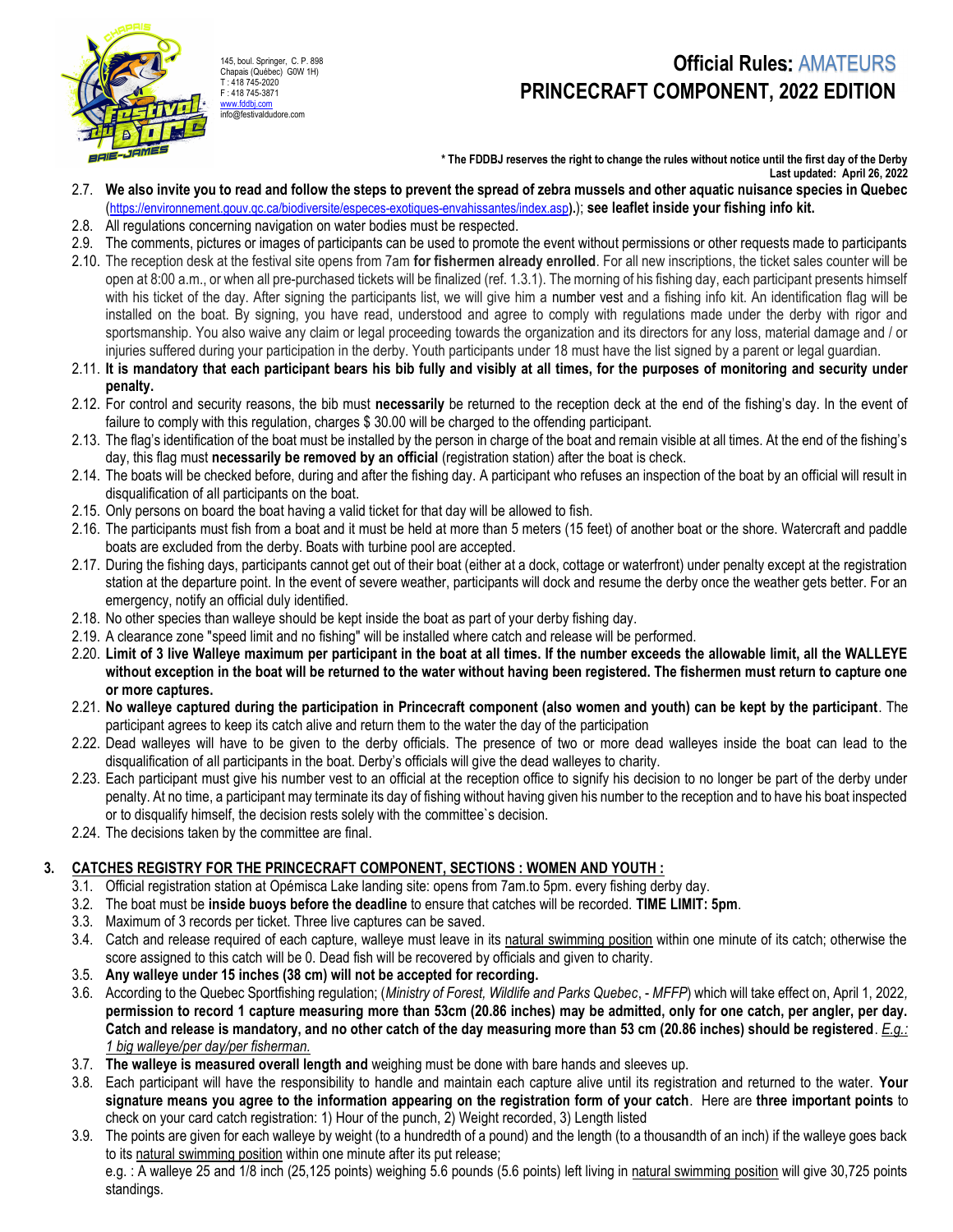

145, boul. Springer, C. P. 898 Chapais (Québec) G0W 1H) T : 418 745-2020 F : 418 745-3871 www.fddbj.com

# Official Rules: AMATEURS PRINCECRAFT COMPONENT, 2022 EDITION

\* The FDDBJ reserves the right to change the rules without notice until the first day of the Derby Last updated: April 26, 2022

#### 4. DISQUALIFICATION PRINCECRAFT COMPONENT, SECTIONS : WOMEN AND YOUTH :

- 4.1. The decision-making committee reserves the right to disqualify any participant after a sufficient number of written complaints from the public, or to reasonable doubts with respect to non-compliance with regulations from a participant, and / or persons located in the same boat as the participant.
- 4.2. Any action or behavior of a participant may have negative repercussions on the image of the derby or the safety of participants may be a disqualification by the decision of the committee.
- 4.3. All participants of a boat may be disqualified if they commit one of the following offenses :
	- 4.3.1. Refusal of having the boat checked by an official.
	- 4.3.2. Voluntary breaking of fishing line or fishing rod when an official is approaching.
	- 4.3.3. Non-compliance of sport fishing in Quebec Ministry of Forest, Wildlife and Parks Quebec (MFFP).
	- 4.3.4. Recording a walleye not from Opémisca Lake.
	- 4.3.5. Approaching a boat less than 5 meters (15 feet).
	- 4.3.6. Docking the boat anywhere away from the official registration station without permission (unless the weather compromises your security).
	- 4.3.7. If a person in the boat is fishing without a bib (only derby participants have the right to fish in the boat).
	- 4.3.8. A boat contains two or more dead walleye; all dead walleye must be given as soon as possible to a derby official.
- 4.4. Only the offending participant in the boat may be disqualified if :
	- 4.4.1. Participant's gone fishing before he registers and signs the list of participants at the reception
	- 4.4.2. Failure to wear vest number (ref .2.11)

### 5. PROTEST :

- 5.1. The Derby Director or participants may raise a protest. The protest must be filed on the same day of the alleged act and in writing to the decision committee before 7 pm. The protest must be accompanied by a deposit of \$200 in cash which will be refunded if the protest is found valid. Following a closed meeting with stakeholders, an irrevocable decision will be made by the committee.
- 5.2. In the event where a violation is reported to the decision-making Committee, and that irrevocable decision stipulates that indeed there was violation of the regulations in force, a disqualification will be established by the decision-making Committee and awards/scholarships attached to the winning position will be revoked.

#### 6. AWARDS AND BURSARIES - CATEGORY AMATEURS :

- 6.1. Awards and prizes will be attributed under the tent at the festival site at the closing gala of July 2, 2022.
- 6.2. The winner's name will be posted daily at the festival reception desk and each participation prizes will be awarded on closing night. To claim the prize, the winner must present an identity document and / or a copy of his ticket.
- 6.3. Winners will be required to take possession of their prize (boats) within 30 days following the award ceremony (July 2, 2022). Only sales taxes (GST and QST) are included in the allocation of boats; any other costs or expenses related to the acquisition and use of these vehicles will be the responsibility of the winner.
- 6.4. Expenses for travel to institutions offering packages are not included in the awards. One prize per ticket will be awarded to the winner. In the event that a participant wins more than one prize with a single ticket the highest value will be awarded. The prize of lesser value will be granted to the participant holding the ranking position immediately following the winner.
- 6.5. Each of the three catches will be retained in each respective component. The final ranking points will be in descending order: 1) total points, 2) weight, 3) length; 4) hour of the first recorded catch in each fishing day in the Opémisca component, and finally 5) the date of ticket purchase (oldest to most recent).
- 6.6. Based on the highest score and in descending order as presented in 6.5, a Grand Prize will be awarded for the best catch of the week: a Hudson 170 DLX WS 2022 boat, equipped with a 115 Mercury outboard motor. EXLPT EFI 4 stroke and galvanized trailer. Options included: towing cover, Hook2 4x sonar, Motorguide XI3 70 lbs., tilt steering wheel and slide for driver's seat. All with an approximate value of \$ 54,999 + tax.
- 6.7. Every day, for the following fishing days; in the Princecraft Component (June 24th, 25th, 26th, 27th, 29th, 30th 2022). Positions drawn and winners will be announced at the closing gala. Winners have the chance to win the following:
	- $\div$  One of the 4 boats Princecraft Fisherman 14 feet with Mercury 9.9 M 4 stroke engine, all equipped with a galvanized trailer, with an approximate value of \$ 10 400.
	- One of the 2 boats Princecraft Springbok, 16 feet with motor Mercury 20 ML, 4-stroke, all teams a galvanized trailer with an approximate value of \$ 13 183.
- 6.8. For 2 days of amateur fishing, a participation prize of \$ 100 will be awarded randomly among Princecraft boat owners. (Sponsorship Princecraft).
- 6.9. \$ 500 per day will be awarded to the participant with the biggest catch of the day. See point 6.4.
- 6.10. For each prize claim a valid fishing license must be submitted for that day.